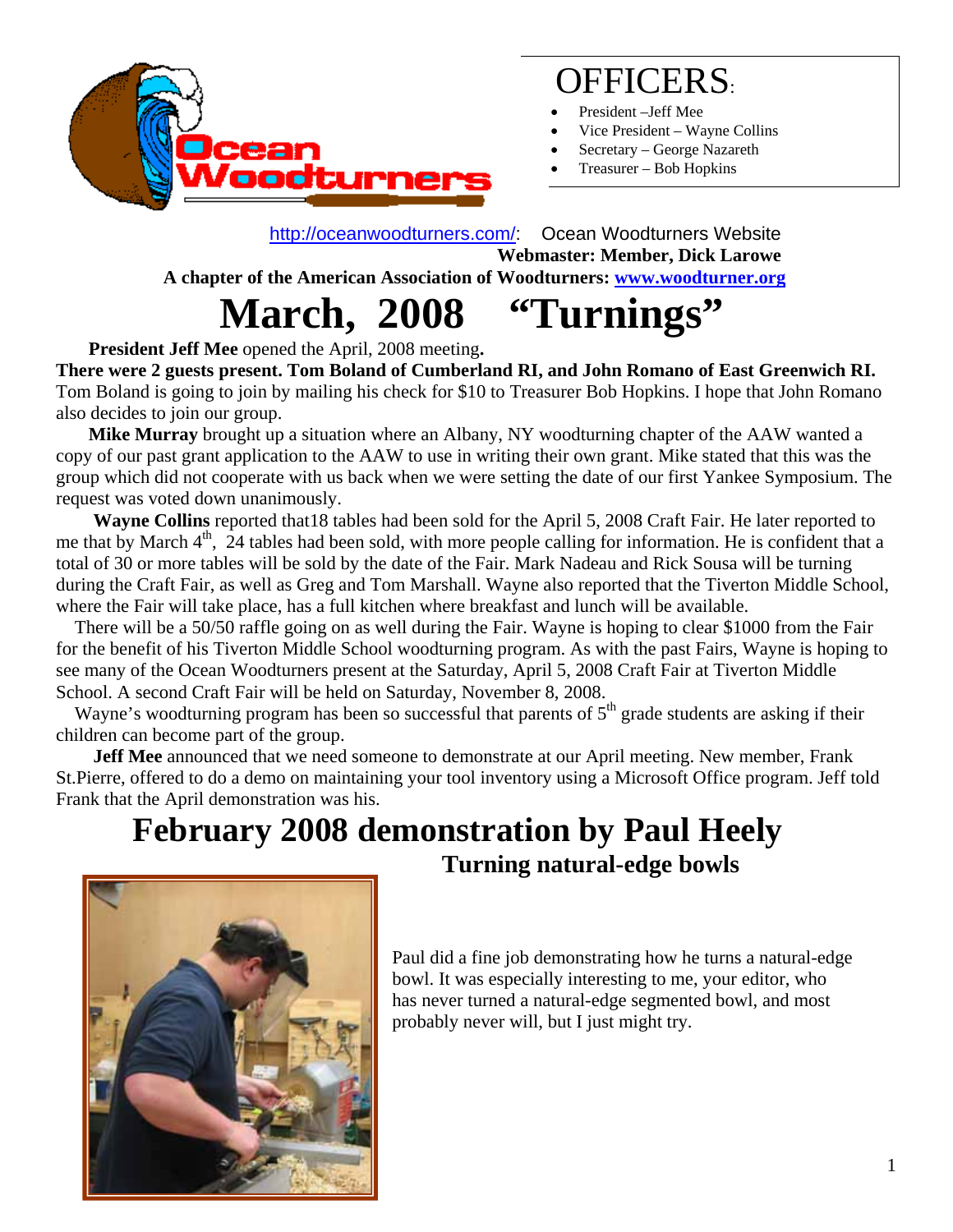# **Show and Tell**

**Richard Lemieux** displayed a Eucalyptus lidded box **Joe Doran** displayed a Cheery Bowl and a round lidded box. **Paul Tavares** displayed 2 segmented pieces. **George Nazareth** displayed a segmented vase. **Mike Murray** displayed a large round decorated bowl as only he can decorate. **David Barwise** displayed two wooden Mallets and Pestles.







**Joe Doran Rich Lemieux Paul Tavares**

### **Important info for March 20 Open-Shops Meetings**

**The 5 hosts for the March 20 Open-Shop Meetings are: Paul Heely, Jim McGrath, Bill Smith, Angelo Iafrate, and Wayne Collins Their addresses, phone numbers, and e-mail addresses are included in the directions to their homes below.** 

**\* Each member must notify the host that he/she will be attending. This must be done no later than Friday, March 14, 2008.** 

**\*Each host must have a sign-in sheet for attending members to sign in.** 

**\*Each host will e-mail the list of members attending their Open Shop to your editor, George Nazareth at georgeanddolores@cox.net soon after the meeting.** 

 **It would be very helpful if at least one of the members at each open-shop has a digital camera to take a few photos that can be e-mailed to your editor as an attachment.**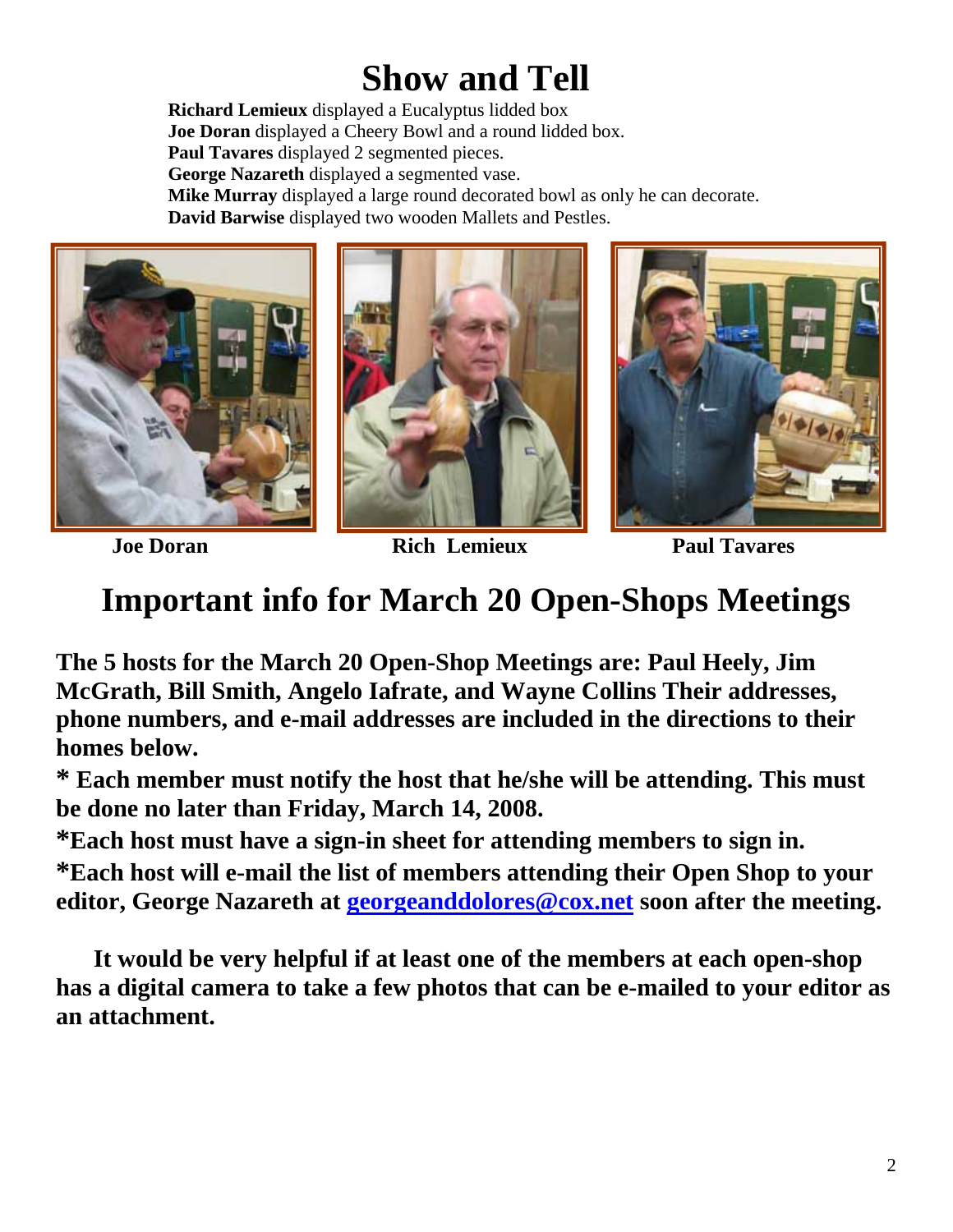#### **Directions to Paul Heely's home**, 188 Plain Hill Rd., Norwich, CT

(860) 204-9503 paul.heely@snet.net

395 South to Exit 82 End of ramp turn right. Or 395 North to Exit 82, End of ramp turn left. Take 1st road on right, Plain Hill Rd (Directly across from big yellow Electric Wholesalers sign). My house is 1 mile up on the left

#### **Directions to Jim McGrath's shop** from I- 295 North or South

1. Take Exit for US-6 HARTFORD AVE. (travel 3.4 miles , go past "Brigido's Village IGA" )

2. Turn SLIGHT RIGHT onto HARTFORD AVE/HARTFORD PIKE/US-6 W. (travel 2 miles, you will go go past Famous Pizza and across RT 116 )

3. Turn SLIGHT LEFT (Through Light "RT 6 Bypass", do not go straight) onto US-6 W. travel 6.6 miles 4. Turn LEFT onto FOSTER CENTER RD/RI-94. (Flashing Yellow Light. If you see St Paul's church you've missed the left) travel 1.9 miles (watch for Hemlock Village on the left just prior to next turn )

5. Turn LEFT onto MILL RD. (We are 800 ft down Mill Rd.)

6. End at 7-B Mill Rd Foster, RI 02825-1342 US (First driveway on the left on Mill Road) Total Estimated Time: 24 minutes (seems longer!) Total Distance: 14.13 miles

I'll put a sign out on Rt 94 and Mill Road that say's "Heml OCK Br OOK". Please call or email for directions from South County or other locations.

 Street Address for Mapquest and GPS : 7 Mill Road *(In Foster that means telephone pole #7 on Mill Road)* Foster, RI 02825 Home Phone: (401) 647-0684 Cell : (401) 935-3774 Email: Jmcgrath@hemlockbrook.com

#### **Directions to Bill Smith's home**

Exit 12 off of Interstate 95 in Warwick to Main Ave. After you get off of I-95, the Crowne Plaza should be to your right. Go straight at the first traffic light -- gasoline station will be on your right. At the next traffic light, take a right off of Main onto Sharon Street. There are many stop signs and crossing streets (careful). Pass the Greenwood Elementary School on your right. Near the end of the road is our home which will be on your left. It is white, no garage and there is a pole in front with the number 250 on it.

 I hope to start turning about 6:30. Folks can come and leave when they want. The door will be open -- just come in and down into the basement. zzbill@msn.com 737-3475